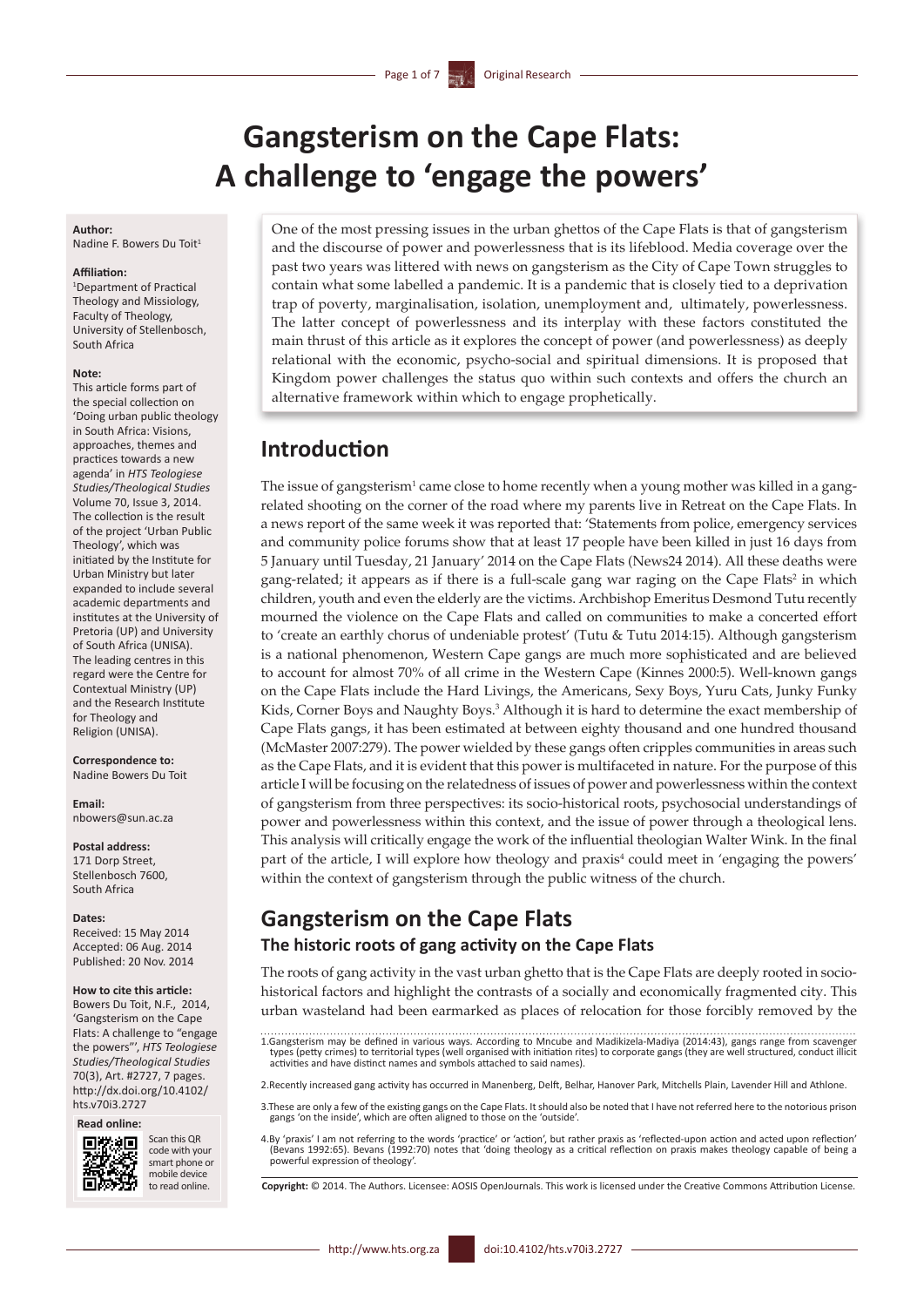legislation of the Group Areas Act (1950) from what were then declared 'white areas' such as Lower Claremont, Windermere, Newlands, Plumstead, Simon's Town, Tramway Road and District Six (Field 2001:13; Naidoo & Dreyer 1984:9).<sup>5</sup> Perhaps one of the most devastating and long-lasting of the social costs of forced removals on the communities that now form the Cape Flats is that of gangsterism, which is accounted for by several researchers as a legacy of the forced removals during the apartheid era (Cooper 2009:2; Daniels & Adams 2010:46−47; Dixon & Johns 2001:3; Kinnes 1996). Kinnes (1996:17) argues that one of the reasons for the high incidence of gangsterism on the Cape Flats 'is the sheer misery of the environment into which families and whole communities were forcibly relocated from inner city areas during the apartheid era'. Sources attest to the presence of gangsters or 'skollies' in areas such as Lower Claremont and District Six before the Group Areas Act removals, but it appears that these individuals and groups were regarded as 'street gangs' and as part of the communities (Bickford-Smith 2001:110; Kinnes 2000:2; Swanson & Harries 2001:80).6

In fact, in describing the extent of crime on the Cape Flats and the causes of it, it has been noted that the 'Group Areas removals fragmented extended families and family networks and dissolved the social glue which existed before the removals' (Lombard in Bowers 2005:147). Calix (2013:32) cites Pinnock in stating that before the forced removals 'youth involvement in gangs was largely controlled by a strong degree of informal social control, that is, active engagement and strong neighbour relationships resulted in a strong sense of collective identity, cooperation, purpose and pride'. These rough and ready street gangs have now metamorphosed into sophisticated crime syndicates, which Kinnes (1996:18) believes to be a result of high levels of unemployment, poverty and overcrowding that 'exacerbate the problem, and criminality and violence easily emerge as a response to the experienced violence of a heartless system'.7

### **Poverty, powerlessness and gangsterism on the Cape Flats**

This heartless system perpetuated patterns of poverty and inequality in areas such as the Cape Flats and although, as

5.This legislation, born out of a fear of 'racial swamping and mixing', could in effect prevent this as Afrikaners (and whites in general) became 'increasingly threatened by black social mobility and mixing' (Terreblanche 2002:334). This is further evidenced by other discriminatory legislation such as the Prohibition of Mixed Marriages Act (1949) and the Immorality Amendment Act (1950), which prevented marriages and extramarital sexual relations between race groups. The Population Registration<br>Act (1950) affected the Coloured population in particular as it 'required people to<br>be registered from birth as members of one of four racial g to the 'wrong' racial group, as the system was administered by the Land Tenure Advisory Board (later the Group Areas Board) who controlled 'property transfers and changes of occupancy that went across colour lines' (Bickford-Smith 2001:23) The Board proposed that one of the ways of defining areas was to use the railway line as a separation zone between black and white areas (Bickford-Smith 2001:23).

- 6. McMaster (2010:38), however, traces the rise of gangsterism on the Cape Flats to a District Six based gang called Globe, who appear to have been a kind of vigilante group which rose to prominence in the 1930s. McMaster' police, Nathi Mthethwa, who stated that 'gangsterism is a deep-seated legacy of more than 200 years' (Underhill 2013).
- 7.Lotter (1997:74) sheds further light on the subject, noting that political violence 'mostly leads to an increase in crime. The disregard for opponents, the lack of respect for the contents and rule of law, and the culture of violence existing in the society make committing ordinary crimes so much easier'.

highlighted by McMaster (2010:61), every social ill cannot be blamed on apartheid, it is fair to state that gangsterism found a fertile 'breeding ground' within the 'socio-economic issues created by apartheid on the Cape Flats'.<sup>8</sup> Clark (2012:80), in exploring the causes of youth violence in South Africa, cites Galtung's differentiation between what he termed 'direct violence' and 'structural violence'. While direct violence entails the 'infliction of physical violence ... the general formula for structural violence is inequality, above all in the distribution of power … ' (Clark 2012:80). Clark (2012:80) argues that the prevalence of structural violence in the form of poverty and inequality 'helps to explain the country's high levels of direct violence'. Clark (2012:81) further states that poverty, unemployment and other socio-economic issues, therefore, form a 'backdrop' to youth violence.

The aforementioned 'street gangs' of the pre-apartheid era have now evolved into sophisticated and violent criminal fraternities which have grown in numbers post-1994 and have set up powerful empires which preside over drug running, extortion, money laundering, robbery and prostitution rings, amongst others (Kinnes 2000:8−12). Kinnes (2000:8) notes that the economics of poverty and power are at the heart of the development of organised criminal gangs on the Cape Flats as Coloured communities remain socio-economically vulnerable (and often powerless) in the post-apartheid era. Wilson and Ramphele (1989:152) and Chambers (1995:21) agree that at the heart of powerlessness, whether it be social, economic or political, lies the constant struggle of the poor as they seek to access resources that will enable them to better their situation. This makes the poor both vulnerable to exploitation by the powerful and to feelings of anxiety and despair when they are not able to overcome their circumstances.

Kinnes (2000:10) highlights the fact that, as a result, gangs in the Western Cape have used the act of providing for members of communities as a 'stepping stone in gaining control of the community'. This is supported by Bowers' study (2005) on Lavender Hill which indicated that one of the most devastating effects of a low skilled populous with a high unemployment rate is that it results in the economic power lying largely in the hands of the gangs in the area. This has devastating social effects, as described by a social worker in the area:

They exploit the situation and where they would offer people money to buy electricity, to pay rent and in favour they will … just innocently ask the person 'Listen this is not everybody's business, but can you keep this parcel for me?' And that is how gangs get that kind of hold. It's also about making money without much effort. You don't have to walk that far, you don't have to spend taxi fare and train fare and you can earn quite an amount … I think that it creates the impression that 'Listen here, if you need to work; you can become rich very easily', that it's not a big deal really to make money and sell drugs. (Bowers 2005:149)

In such contexts gangsters become powerful role models as they propagate the message that there is money and, therefore, social power vested in such activities. It is also important

<sup>8.</sup>It should be noted that feelings of powerlessness, engendered by the race hierarchy created by the apartheid state, may also have been at the root of the rise of illegitimate power structures such as gangsterism on the Cape Flats.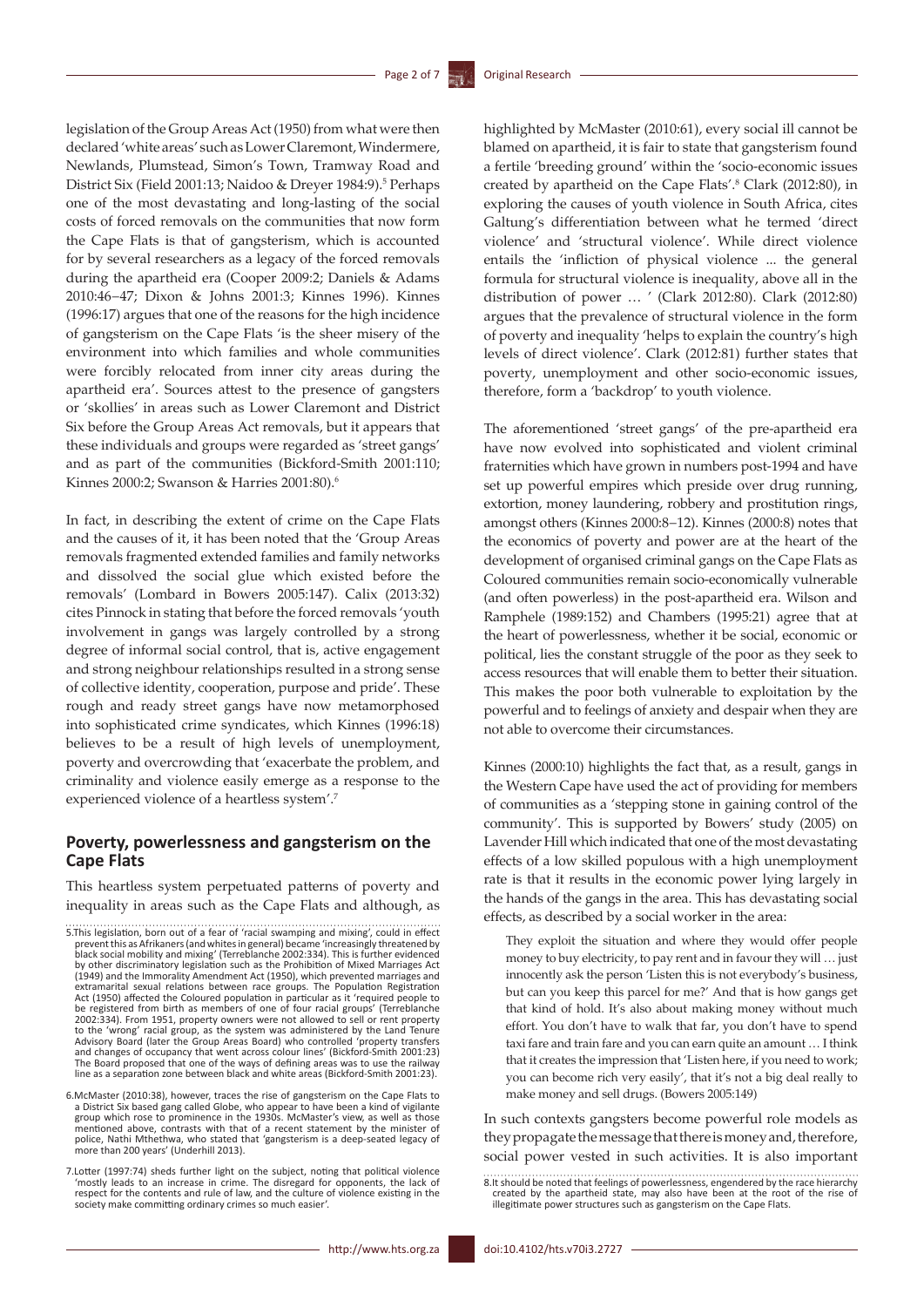to note that gangs exert two types of social power, namely 'coercive power' (which refers to the threat of violence and force) and the 'power to pay, buy, or impress and to delegate status and rank to its members' (Knox in Wood & Allayne 2010:106). Daniels and Adams (2010:47) state emphatically that the 'high levels of unemployment and poverty amongst township families have created the opportunity for gangs to exploit the vulnerable and unemployed'. Power is deeply relational and dependence on power-holders (such as gang leaders) reduces opportunities for the powerful to resist. Ajulu (2001:115) notes that as a result of this form of relationship as 'power over', community members 'develop a sense of inferiority and acquiescence'. Gangs are also 'more likely to target youths whose vulnerability is enhanced by economically unstable family backgrounds' (Daniels & Adams 2010:10). Such arguments are supported by theories from the field of Criminology, such as the 'theory of cultural transmission'. This theory posits that in 'socially disorganised neighbourhoods' in poor inner-city areas (which is what one may term these neighbourhoods post forced removals), gangs provide a social support system (Wood & Allyne 2010:102). Wood and Alleyne (2010:102) add that in addition to the family, other social institutions such as schools, church and state all play a role in the formation of gangs, should they fail 'to provide adequately for young people'.

Gangsterism is a complex phenomenon that cannot be explained by means of a single theory. In fact, Wood and Alleyne (2010) argue in their literature review on gang theory that the phenomenon is indeed a combination of deteriorating social structure and bonds, low economic status and inequality of opportunity, and status frustration that may lead to gang membership.9 From a psychosocial perspective, it may be argued then that young people are at risk merely by virtue of being human and displaying the need for identity, status and companionship (Wood & Alleyne 2010:106). NICRO<sup>10</sup> (1990:4), however, argues that while this indeed plays a role, it is complicated by the struggle of youth in poor inner-city areas to break out of the cycle of poverty. This cycle keeps them entrapped, which engenders further feelings of failure and rejection leading to low self-esteem, which in turn makes them vulnerable to searching for power and social recognition within a gang<sup>11</sup> (Daniels & Adams 2010:54). A recent journal article states that children as young as 13 are being recruited into gangs (Maphalala & Mabunda 2014:64).

Although the perspective of this section focuses largely on structural violence, direct violence cannot and must not be discounted when reflecting on power and powerlessness within the context of gangsterism. Coercive power is real within such contexts as many children and young people live in constant

9.Calix (2013:30) notes that in recent years researchers studying gangs have paid less attention to 'community level processes that have an impact on gang activity', but argues that there is strong empirical support for such theories, particularly with regards to the Cape Flats.

fear for their lives. A recent newspaper article, which gives voice to a teenage girl in Manenberg, attests to this:

It is a scary place. We are not safe here. We have to constantly watch out for stray bullets and we can't even hang out the washing. You just get caught in the crossfire. (Underhill 2013:2)12

This vulnerability and powerlessness is compounded by the fact that the police have often been accused of complicity with the gangs and many communities appear to have lost faith in them (Kinnes 2000:23). The state is viewed as powerless; another news report mentions that even city officials lay the blame at the feet of what they regard as an inadequate justice system which appears to offer no deterrent to such crimes (eNCA 2013).<sup>13</sup>

### **Power through alternative lenses**

It was World War I and II that brought the language of 'the powers' back into mainstream theological discourse. Dawn (2001:5; cf. Yoder 1994:139) notes that in trying to find 'language for the horrors of the times' many theologians returned to the concept of the 'principalities and powers to express what went beyond modern psychological explanations'. Gangsterism may surely be viewed as the 'horror of our times' in contexts of urban marginalisation, such as the Cape Flats, and it is clear that powers wielded by this group are complex and cannot be confined to the social, economic or psychological dimension as previously discussed.

The discussion within theological circles regarding the notion of power and the powers, however, is a much contested one and several scholars have criticised the 'standard political conception of power as domination' (Pasewark 1993:4; cf. Dawn 2001:5; cf. Garrett 2003:378). Walter Wink's work, although criticised for its limited understanding of power as purely relating to institutional evil, is nevertheless helpful in analysing contexts of domination and violence.<sup>14</sup> In Wink's understanding (1992:49), the '[*p*]owers are merely the individual institutions and structures' deployed under what he terms the 'Domination System'. This reality is commonly referred to as 'the world' or *kosmos,* which he defines as 'the human sociological realm that exists in estrangement from God' (Wink 1992:51)*.* Although Wink writes mainly about the Domination System in terms of power and violence, his observation that domination is 'always more than a power relation', and therefore more of a spiritual state of being, is well worth pursuing (Wink 1992:101). Wink argues that the 'principalities and powers' spoken of in the Bible are both the inner (the spirituality of

<sup>10.</sup>National Institute for Crime Prevention and the Reintegration of Offenders.

<sup>11.</sup>Others have argued that it is the lack of identity (or negative identity) in the Coloured population that has 'severely weakened the ability of Coloured people to generate positive social and cultural capital' (Calix 2013:51).

<sup>12.</sup>Direct violence is often not only experienced 'externally' in the community, but also in the home. Clark (2012:83−84) notes that there is a direct link between those who are violent themselves and exposure to violence in the home

<sup>13.</sup>Helen Zille, the Premier of the Western Cape, has at times called for the deployment of the army in gang hotspots. Instead national government has chosen for intensive police action as well as socio-economic interventions. The deployment of the army in the past has not deterred gangs in the way it was hoped for (Maphalala & Mabunda 2014:61).

<sup>14.</sup>Although scholars such as Christian (2001:123) and Dawn (2001:17) recognise the importance of Wink's work, both criticise Wink's reduction/minimisation of the supernatural world. Dawn (2001:7) highlights the following: 'Ultimately, Wink seems to have reduced the powers to the problems of violence (which is, of course, partly what they are), but the way of Jesus is much mo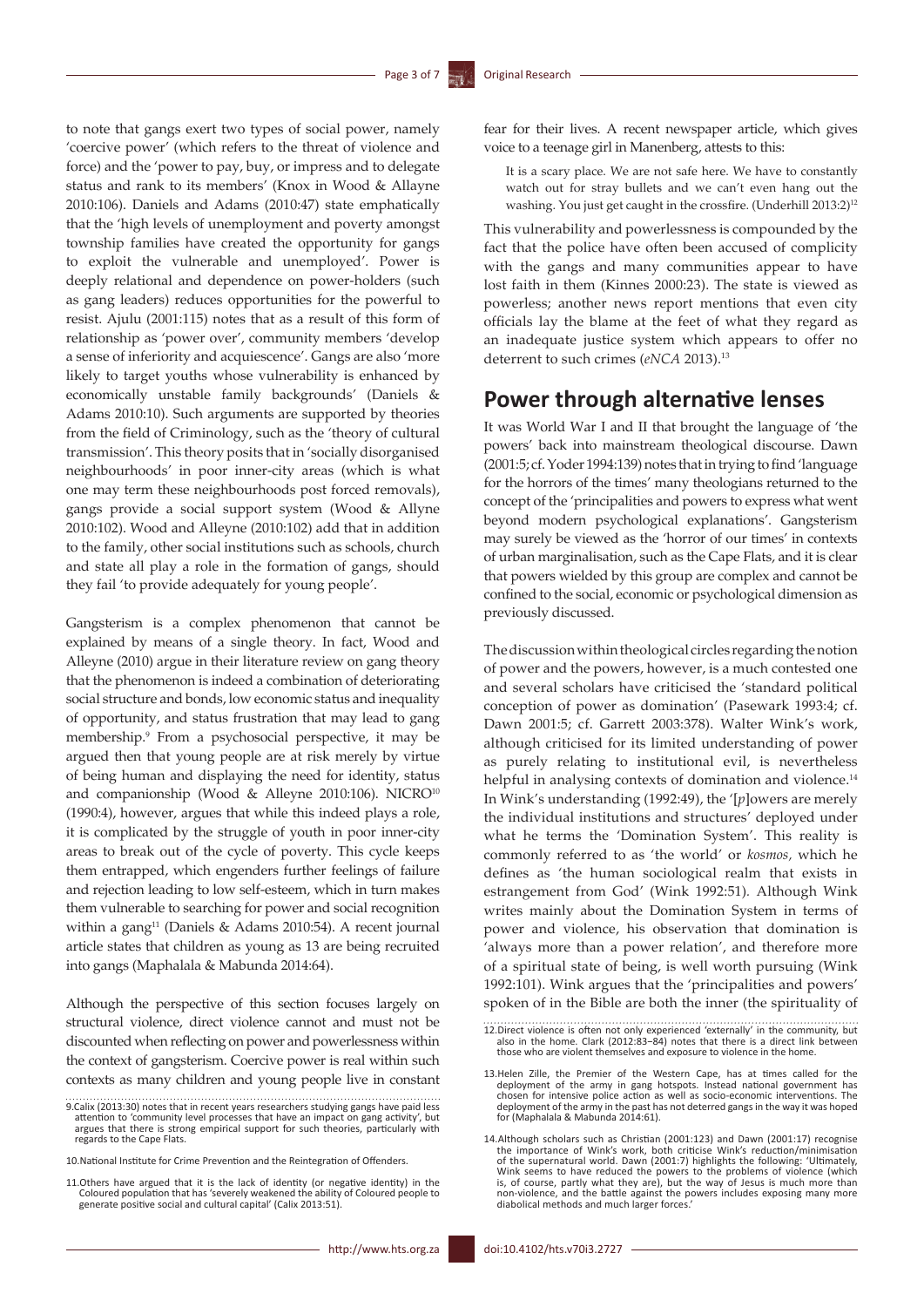corporate or government structures and systems) and outer (organisation of power) aspects of organisations:

Every Power tends to have a visible pole, an outer form – be it a church, nation, or an economy – and an invisible pole, an inner spirit or driving force that animates, legitimates, and regulates its physical manifestation in the world. (Wink 1984:5)

These structures or systems, therefore, begin to take on a character of their own with 'their own laws, their own trends and tendencies, quite independent of the human agents involved in them' (Wink 1992:78).<sup>15</sup> The latter characteristics are clear in the previous section's discussion of the interrelationship between poverty, power and gangsterism. Gangs appear to wield not only social power, but also appear to entrap and oppress the community's most vulnerable members in ways that render them powerless. This powerlessness is so complete that it allows for their co-option into the power system that is gangsterism. The latter is deeply linked to the relationship between powerlessness and hopelessness, which leads to an acceptance of the status quo, miring the poor of such communities further and further. We are not, therefore, 'contending against mere human beings, but against suprahuman systems and forces, against the spirituality of the evil Powers in the invisible order' (Wink 1992:81).

The gangs, as they operate on the Cape Flats, have an insidiously evil institutional character of their own, which reaches beyond the actions of individual gang members and appears to spawn a range of other illicit activities which prey on the most vulnerable in society. The inner spirituality, if you will, of the outer manifestation of gangsterism is one which appears to be driven beyond the surface spoils of economic and social power. Erickson (1993:643) notes that Scripture teaches that evil 'has a status apart from and independent of any individual human will, a subsistence of its own, an organised or structured basis'. This reality is not merely supernatural, albeit nevertheless supernatural16 – since the *kosmos* is under the control of Satan: 'The whole world is under the power of the evil one'  $-1$  John 5:19.<sup>17</sup> Garret (2003) highlights the fact that while the New Testament is filled with a

 [*V*]ocabulary for the powers at work in this world … the terms for power or the powers can refer to heavenly, spiritual realities; to earthly officeholders or structures of power; or typically to both at once.18 (p. 371)

- 17.Wink (1992:57) qualifies this text as meaning that the Domination System is 'inspired, sustained and presided over by Satan'.
- 18.In this article , although I lean heavily on Wink who has a more structural approach to power, I do attempt to intimate that power should be reduced to the structural alone or wholly demythologised.

When these powers become idolatrous and place themselves above God and the whole, they are labelled as demonic.

The system of domination in fact 'teaches us to value power' and Wink (1992:54) further argues that it 'teaches us what to see'. What some community members see in gangsters is often only the surface spoils of social and economic power – they are blinded from the real destructive nature of the power they hold. The phenomenon of gangsterism certainly exercises a hold over communities that may be termed 'demonic' as it is characterised by the kind of fear and violence which prevents the community from enjoying a dignified existence and seeks to unravel the bonds of social trust so needed for its healthy functioning. Christian (2001:128) notes that 'when power encounters poverty, community comes under attack'. Communities on the Cape Flats have already been shaped by an apartheid history that destroyed the social bonds of community and created a fertile breeding ground for this scourge. This is evident both in the history of these communities, as well as in the current context, where community members become co-opted into the gang's ecosystem; therefore they no longer stand in solidarity with the community. Migliore (2008:7) states that in this way '… the condition of powerlessness is also destructive to full human life: our humanity is corrupted when we abuse power; our humanity is diminished when we are rendered powerless'.

### **The church engaging the powers**

Wink's explanation of the Domination System provides us with a theological challenge to recognise systemic evil and engage the powers from this perspective. The situation of powerlessness within which communities find themselves is not ordained by God, it is the powers who are fallen. These systems, when distorted by broken unjust relationships, display the kind of violence, domination, oppression, lack of access, exploitation and moral poverty that is so evident in our communities on the Cape Flats (Myers 1999:87).

This section explores how theology and praxis could meet in engaging the powers in such contexts through the public witness of the church.

#### **Engaging the systems**

According to Wink (1992:82), Christ came to proclaim to the powers the advent of the kingdom of God, which 'would transform every aspect of reality, even the social framework of existence' – even the 'powers' of gan gsterism. Through the person of Jesus Christ, the coming of the new dispensation of the kingdom of God breaks through and this heralds changed and restored relationships on all levels:

Through him God chose to reconcile the whole universe to himself, making peace through the shedding of his blood upon the cross – to reconcile all things, whether on earth or in heaven, through him alone. (Col 1:20)

Jesus' ministry was centred on proclaiming shalom, a fullness of life which heralds peace, health, wholeness, prosperity,

<sup>15.</sup>Wink's analysis at the time focused by and large on macro-economic and social systems. However, it is my contention that this framework may be used in an analysis of the issue of gangsterism. Elliot (1987:126), who draws heavily on some of Wink's understandings of power in relationship to poverty, notes that the 'New Testament reminds us that what is ultimately significant is less the power of an institution or system or corporation in an outward sense – what it can do to others; more its inner wells of motivation or consciousness which make it use its power in a given (egocentric) way'.

<sup>16.</sup>Lest we either fall into the trap of depersonalising the powers to such an extent that they are nothing more than institutional evil, Dawn (2001:21) reminds us that Karl Barth himself rejected the notion that the 'principalities and powers' should be demythologised. Instead, Barth insisted that we take them seriously and rejected the notion that the worldview of the authors of the New Testament was 'magical'.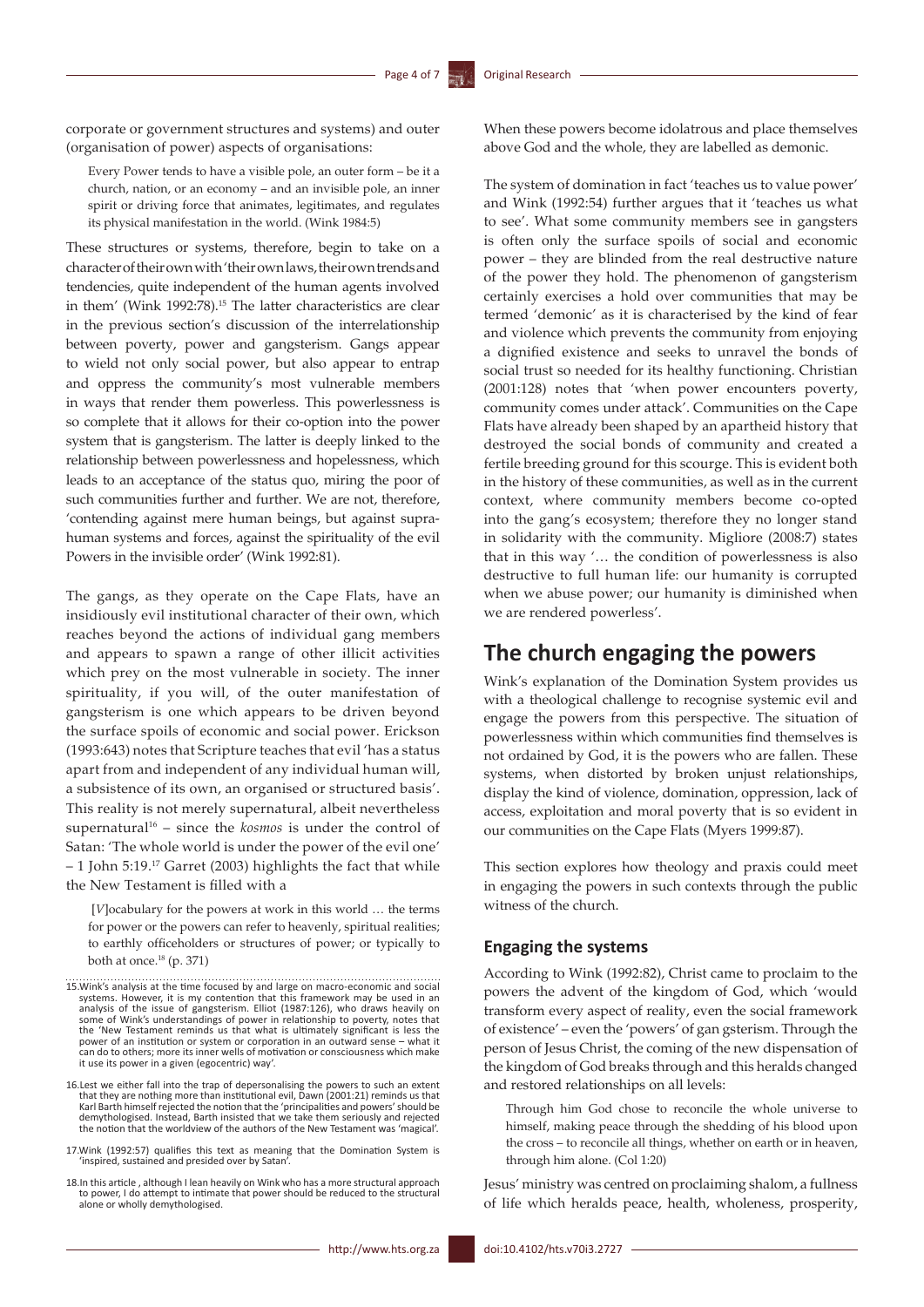justice and well-being. In essence, it is peace within all our relationships: with God, with self, with others and with nature.19 In this way we see that Christ brought a kind of cosmic salvation, not just an individualistic salvation of souls or a reconciliation of enemies (Wink 1994:83).

Christ's incarnation and cross brings the hope of a changed reality for communities such as those on the Cape Flats – not just for individual 'souls'. Bowers Du Toit's findings (2010:441) indicate that when churches in such contexts have a dualistic understanding of salvation and appear to regard salvation in individualistic, personal terms alone these churches show a reluctance to partner with community organisations and initiatives that seek to engage the gangs through public protest or negotiation. Yet, the church can play a key role in such initiatives. Linthicum (2003:132) in fact argues that it was Jesus himself who saw the value of building relational power for the kingdom – relationships and partnerships within communities that could bring about transformational change through organising for community action. In 2012 in Lavender Hill, it was in front of church leaders at a prayer service for peace that gangs were to sign a peace agreement. One of the local ministers noted that:

[*T*]hey want the signing to be on the terms of what the people want in their communities and that is why church leaders have organised a prayer service for peace. (SABC 2012)<sup>20</sup>

#### **Subverting the powers**

According to Wink (1992:84), unjust social systems can be changed, but only by strategies that address the sociospiritual nature of institutions. As the church, we therefore need to discern and engage the structures and spirituality of the systems within which our relationships function. In the communities of the Cape Flats this may mean engaging the police and even fellow Christians who are complicit in gang activities. To this end the powers must be subverted. There are many churches on the Cape Flats who have become enthralled by the so-called Gospel of Prosperity. One aspect of this 'gospel' is that it proclaims a message which is built on the elevation of the person of the minister as the ultimate holder of power in a congregation. Ministers are treated like celebrities and this preys on a community in need of an alternative power base to that of gangsterism, yet it engages in similar domination style 'power play' that in turn develops the same feelings of acquiescence and inferiority evidence in relation to gangsters. Some of these pastors have even been rumoured to have been co-opted into gang activities such as smuggling (Underhill 2013). Migliore (2008:51) notes that 'true power is not in domination, but in service of others' – it is power through servanthood (Mk 10:42−45; Lk 22:27). The cross of Christ depicts the greatest subversion of the powers in

a 'free choice of powerlessness that broke the stranglehold of the principalities and powers, and empowered us to love and to bear one another's burdens' (Tillman 2011:513). Churches cannot be seen as being co-opted if they are to subvert the powers of this world;<sup>21</sup> this will only be possible if the dominant understandings of power are subverted through the proclamation of the servant Christ and the unmasking of dominant power discourses.

#### **Proclaiming the 'fallenness' of the powers**

A creative tension exists between the subversion of the powers and victory over the powers on the cross. The proclamation of God's power through the cross as overcoming the powers, as displayed in his victory over the principalities and powers, is one which often empowers believers in their daily lives. Wink (1992:141) notes that 'on the cross Jesus took upon himself the violence of the entire system'. In this way 'the cross is the ultimate paradigm of non-violence' and also 'God's victory over the powers' (Wink 1992:143).<sup>22</sup> It is at the cross that Christ disarmed the principalities and powers (Col 2:15):

If, as it is widely assumed, the principalities and powers in Paul's thought are both supernatural, fallen spiritual beings and also present socio-political, economic and political structures of society, then this passage means that at the cross, Christ in some important way has already begun his victory over the corrupt, unjust structures of human society. Certainly the victory will be completed only at his return, but it has begun at the cross. Since this crucial victory happened at the cross, it must be linked with redemption and salvation. (Sider & Parker 1985:99)

We live within the eschatological tension of the 'already' and the 'not yet' of God's kingdom. Christians are 'to live in the light of the future shalom of God, while taking steps together in humility to display the meaning of God's peace' (Sider & Parker 1985:99). To proclaim the values of God's kingdom over and against the values of the Domination System from the pulpit in such contexts, it becomes necessary to activate the prophetic imagination of the congregation. While local congregations often serve as places of refuge for community members fleeing the constant barrage of violence and social disorder, churches that have been so entrenched in such communities for many years may at times forget that God's intended reality is far different from the ones they find themselves in. Yet, there are those who see things differently. A community worker with a faith-based organisation in the community of Manenberg calls it 'the Lord's special possession'. He notes that 'it's not the place that makes people bad. You can live in Manenberg and be a good and useful person' (Ebersohn 2013:14). God's will for communities on the Cape Flats is that they experience peace, health, wholeness, prosperity, justice and well-being.

The biblical vision of shalom challenges us to 'discern God's vision of how the world should be and that we mean to live towards that vision' within our current contexts' (Brueggemann 1982:39). The eschatological future makes

21.This refers rather to Wink's understanding of 'world' as *kosmos* or domination system.

<sup>19.</sup>It should be noted that these relationships exist within the wider political,<br>conomic, religious and local/global social systems, all of which were originally<br>ordained by God to protect human life, but are now distorted become idolatrous and unjust, subordinating 'the people they exist to serve to ends not ordained by God' (Wink 1992:77).

<sup>20.</sup>The relationship between gangs and community members and even between the<br>community and members of those communities co-opted by the gangs may then<br>bear the possibilities of restoration if processes of restorative justi to. This will demand time, effort and confession by all parties.

<sup>22.</sup>Elliot (1987:128) highlights that it is on the cross that we view love absorbing 'the abuses of power'.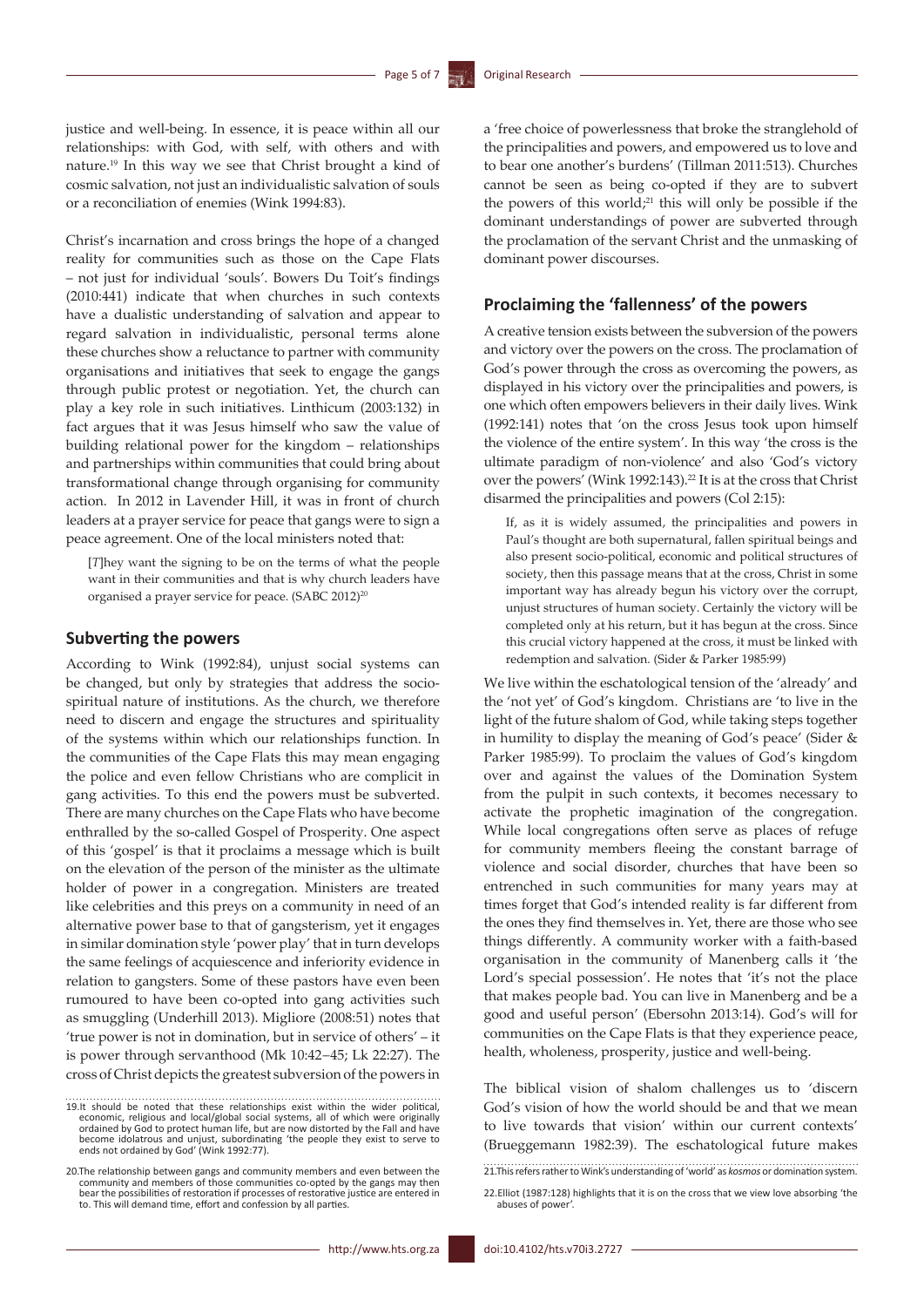demands on the present and calls us to be agents of hope in contexts of hopelessness and powerlessness – it helps us to even reframe narratives of how communities see themselves. The latter is certainly what the aforementioned community worker is doing in affirming the community of Manenberg as 'the Lord's special possession'.

### **Modelling Kingdom ethics to children and youth**

To model and proclaim an ethics of love, peace, freedom and justice that may even address the Powers' hold on the youth in communities gripped by gangsterism is key in mitigating the vulnerability of youth and children in such communities. Dawn (2001:151) argues in this regard that 'one crucial aspect of wielding faithfulness against the powers of our times … is the great sacrifice of caring for children, mentoring them and raising them in the faith'. The church has much to offer if older members of the congregation begin to journey with youth and children who lack healthy familial social support. Such congregation members may even serve the purpose of providing an alternative family where children and youth can receive the kind of love, support and guidance they need to take a safer journey to adulthood (cf. Nel 2000:23). The need for recognition, identity and love are powerful needs, which can be met in faith contexts that are filled with love, grace and an understanding that each child is created in God's image. One of the most powerful messages of the gospel is that people:

[*A*]re made in God's image (identity) and are valuable enough to God to warrant the death of the Son in order to restore that relationship (dignity) and to give gifts that contribute to the wellbeing of themselves and their community (vocation). (Myers 1999:115)

This message becomes all the more powerful when children and youth understand that they are created and called for a higher purpose. They are already 'someone'.

#### **Prayer as resistance**

Yoder Neufeld (1997:122) points out that 'the powers are vanquished, though the exercise of truth, justice, peace, and liberation, just as they are through the exercise of the word and prayer'. Prayer is certainly advocated for by Wink (1992) who argues that:

The act of praying is itself one of the indispensable means by which we engage the Powers. It is in fact, that engagement at its most fundamental level, where their secret spell over us is broken and we are re-established in a bit more of that freedom which is our birth right and potential. (p. 297)

Prayer has been used through the ages (and more recently during the struggle against apartheid) to engage the powers. The reason for this is highlighted by Nico Koopman (2014:59) in a recent journal article regarding prayer and the transformation of public life in South Africa: 'The practices of prayer forms our vision for a new society. Prayer also enables us to offer courageous criticism of the wrongs in society.' During an intense time of gang warfare Bowers (2005:186) found that many residents in Lavender Hill drew strength from interdenominational prayer vigils for the community

held during this time. Perhaps it is because these united prayers stood against the power forces of the fragmentation of community and social bonds that they held such power. But perhaps it is also because of the power of the great Comforter, the Spirit, which reminded the community that the powers are overcome (cf. Koopman 2014:61).

#### **The power of solidarity and hospitality**

It is in the death and suffering of Christ that we find a God who identifies with communities experiencing pain and trauma. Ebersohn (2013:21) notes that 'the people of Manenberg feel the need for God. A surprising number of residents attend church regularly'. McMaster (2010:263) in turn lauds the many churches on the Cape Flats who have stood in solidarity with communities by offering hospitality and social support to them in traumatic circumstances. In this way faith communities have communicated the solidarity of Christ with those who suffer, the poor and the marginalised. This hospitality may even confront the powers through its weakness by welcoming the ones most in need of their hospitality and Christ's salvific power – gang members themselves.

Daniels and Adams (2010), in a journal article that gives a significant voice to stories of reformed gangsters, illustrate the fact that religion is often one of the main motivators and sources of support for gangsters abandoning the gang. One gangster recounts that before his conversion, while walking past churches 'he would pause to listen, and would silently ask that churchgoers pray for him too' (Daniels & Adams 2010:52−53). McMaster (2007:288) notes that in interviews with both former gang members and those working with gangs, the willingness of pastors and the church to 'walk with' a gangster is essential in assisting them to 'appreciate or re-appreciate their God-given gift of personhood'.

### **Conclusion**

Gangsterism on the Cape Flats is a complex phenomenon which finds its roots in the sad legacy of apartheid; in a postapartheid South Africa it has extended its tentacles of power to become a 'power player' in the lives of many communities. In such contexts an urban public theology and the communities of faith it wants to serve, therefore, have an indissoluble task to engage such 'powers' and the dynamic between power and powerlessness. This dynamic has been shown to be complex and exists at multiple levels: psychological, social, economic and spiritual. Walter Wink's analysis of 'power as domination' has been particularly helpful in this analysis as it seeks to explain the inner spirituality of the outward manifestations of the kind of power we find embedded in deviant social organisations such as gangs. In this analysis, the power displayed by gangsterism has even been labelled as 'demonic' in its thirst for domination and exploitation and victimisation of the powerless in such communities. It is, therefore, not an easy task to be a community of faith that actively witnesses against the powers in an urban context as it calls on the church to 'engage the powers' directly. It has,